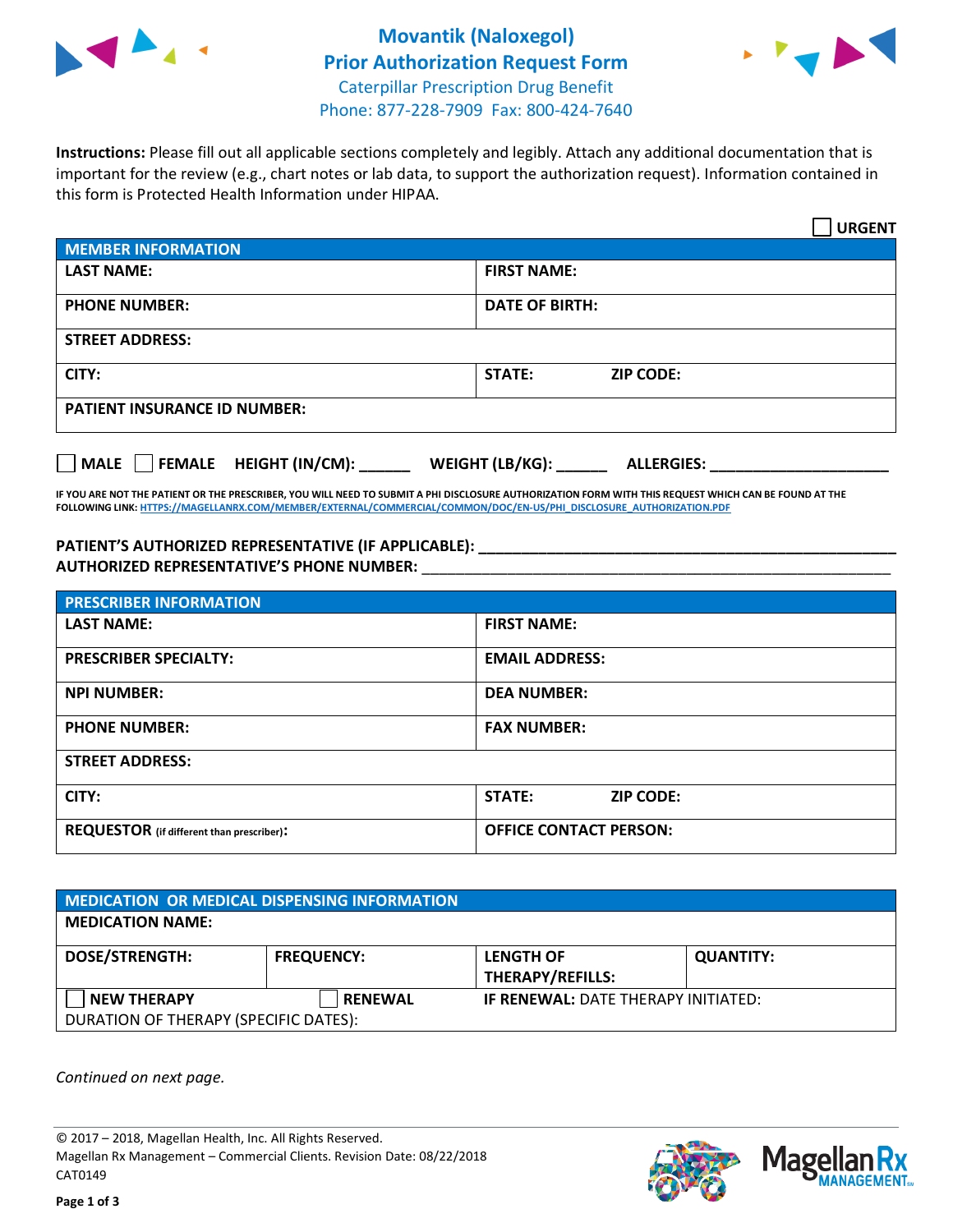



| <b>MEMBER'S LAST NAME:</b>                                                                                                                                                                                        | <b>MEMBER'S FIRST NAME:</b>                                                                                                                 |                                    |  |  |
|-------------------------------------------------------------------------------------------------------------------------------------------------------------------------------------------------------------------|---------------------------------------------------------------------------------------------------------------------------------------------|------------------------------------|--|--|
|                                                                                                                                                                                                                   | 1. HAS THE PATIENT TRIED ANY OTHER MEDICATIONS FOR THIS CONDITION?                                                                          | YES (if yes, complete below)<br>NO |  |  |
| <b>MEDICATION/THERAPY (SPECIFY</b>                                                                                                                                                                                | <b>DURATION OF THERAPY (SPECIFY</b>                                                                                                         | <b>RESPONSE/REASON FOR</b>         |  |  |
| DRUG NAME AND DOSAGE):                                                                                                                                                                                            | DATES):                                                                                                                                     | <b>FAILURE/ALLERGY:</b>            |  |  |
|                                                                                                                                                                                                                   |                                                                                                                                             |                                    |  |  |
|                                                                                                                                                                                                                   |                                                                                                                                             |                                    |  |  |
| <b>2. LIST DIAGNOSES:</b>                                                                                                                                                                                         |                                                                                                                                             | <b>ICD-10:</b>                     |  |  |
| □ Opioid-induced constipation                                                                                                                                                                                     |                                                                                                                                             |                                    |  |  |
| □ Other diagnosis:<br>$ICD-10$                                                                                                                                                                                    |                                                                                                                                             |                                    |  |  |
|                                                                                                                                                                                                                   | 3. REQUIRED CLINICAL INFORMATION: PLEASE PROVIDE ALL RELEVANT CLINICAL INFORMATION TO SUPPORT A                                             |                                    |  |  |
| PRIOR AUTHORIZATION.                                                                                                                                                                                              |                                                                                                                                             |                                    |  |  |
| <b>Clinical Information:</b>                                                                                                                                                                                      |                                                                                                                                             |                                    |  |  |
|                                                                                                                                                                                                                   | Has the patient been on opioid therapy for greater than one month (4 weeks)? $\Box$ Yes $\Box$ No                                           |                                    |  |  |
|                                                                                                                                                                                                                   |                                                                                                                                             |                                    |  |  |
| Has the patient had a trial and failure of laxatives? $\Box$ Yes $\Box$ No                                                                                                                                        |                                                                                                                                             |                                    |  |  |
| <b>Please provide documentation</b>                                                                                                                                                                               |                                                                                                                                             |                                    |  |  |
|                                                                                                                                                                                                                   | Did the patient have fewer than 3 spontaneous bowel movements per week when off Movantik therapy?                                           |                                    |  |  |
| $\Box$ Yes $\Box$ No                                                                                                                                                                                              |                                                                                                                                             |                                    |  |  |
|                                                                                                                                                                                                                   | Will Movantik (naloxegol) be used in combination with Relistor (methylnaltrexone bromide)? $\square$ Yes $\square$ No                       |                                    |  |  |
|                                                                                                                                                                                                                   |                                                                                                                                             |                                    |  |  |
| Will Movantik (naloxegol) be used in combination with Amitiza (lubiprostone)? $\Box$ Yes $\Box$ No                                                                                                                |                                                                                                                                             |                                    |  |  |
|                                                                                                                                                                                                                   |                                                                                                                                             |                                    |  |  |
|                                                                                                                                                                                                                   | Are there any other comments, diagnoses, symptoms, medications tried or failed, and/or any other information the                            |                                    |  |  |
| physician feels is important to this review?                                                                                                                                                                      |                                                                                                                                             |                                    |  |  |
|                                                                                                                                                                                                                   |                                                                                                                                             |                                    |  |  |
|                                                                                                                                                                                                                   |                                                                                                                                             |                                    |  |  |
|                                                                                                                                                                                                                   |                                                                                                                                             |                                    |  |  |
| Please note: Not all drugs/diagnosis are covered on all plans. This request may be denied unless all required                                                                                                     |                                                                                                                                             |                                    |  |  |
| information is received.                                                                                                                                                                                          |                                                                                                                                             |                                    |  |  |
| ATTESTATION: I attest the information provided is true and accurate to the best of my knowledge. I understand that                                                                                                |                                                                                                                                             |                                    |  |  |
| the Health Plan, insurer, Medical Group or its designees may perform a routine audit and request the medical                                                                                                      |                                                                                                                                             |                                    |  |  |
| information necessary to verify the accuracy of the information reported on this form.                                                                                                                            |                                                                                                                                             |                                    |  |  |
| Prescriber Signature or Electronic I.D. Verification:                                                                                                                                                             |                                                                                                                                             | Date:                              |  |  |
|                                                                                                                                                                                                                   | CONFIDENTIALITY NOTICE: The documents accompanying this transmission contain confidential health information that is legally privileged. If |                                    |  |  |
| you are not the intended recipient, you are hereby notified that any disclosure, copying, distribution, or action taken in reliance on the contents                                                               |                                                                                                                                             |                                    |  |  |
| of these documents is strictly prohibited. If you have received this information in error, please notify the sender immediately (via return FAX)<br>and arrange for the return or destruction of these documents. |                                                                                                                                             |                                    |  |  |
|                                                                                                                                                                                                                   |                                                                                                                                             |                                    |  |  |
|                                                                                                                                                                                                                   |                                                                                                                                             |                                    |  |  |
|                                                                                                                                                                                                                   | <b>FAX THIS FORM TO: 800-424-7640</b>                                                                                                       |                                    |  |  |

**MAIL REQUESTS TO:** Magellan Rx Management Prior Authorization Program; c/o Magellan Health, Inc.

© 2017 – 2018, Magellan Health, Inc. All Rights Reserved. Magellan Rx Management – Commercial Clients. Revision Date: 08/22/2018 CAT0149



**IANAGEMENT**